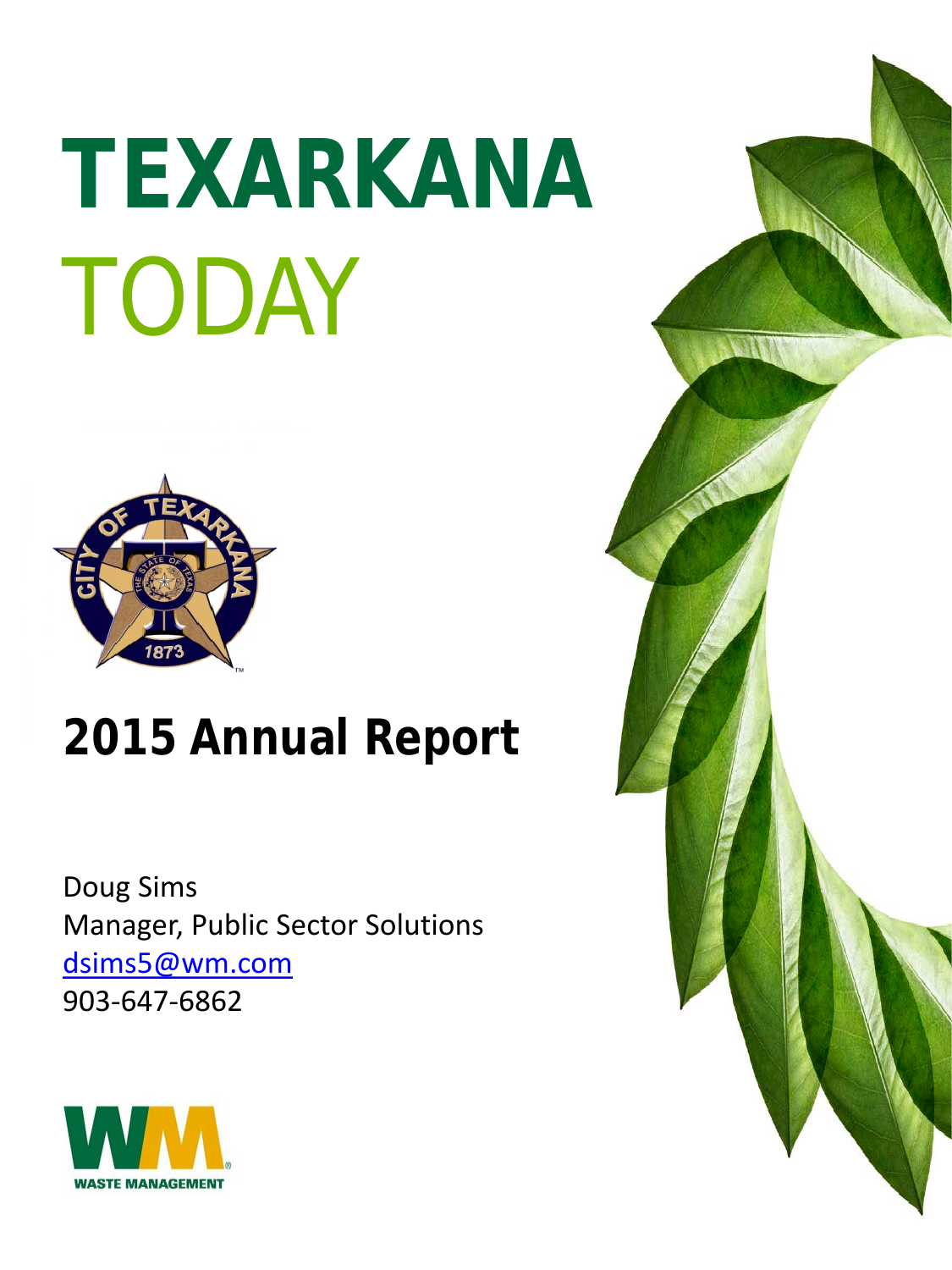### Dear City of Texarkana:

Although heavy rainfall amounts and flooding slowed recycling efforts in the first six months of 2015, Texarkana residents made a strong comeback in the final half of the year. Residents recycled more than 891 tons from July 1 through Dec. 31, bringing the annual tonnage figure to 1,684 tons—only 15 tons less than the record-breaking volumes in 2014.

Yard Waste collection, which was first measured in 2014, increased significantly in 2015, from 1,075 tons in 2014 to 1,312 tons this year. Prior to switching from 18-gallon bins to 65-gallon carts in 2010, less than 200 tons of recyclable material was collected each year.

Total trash collected in 2015 was 9,806 tons versus 9,051 tons in 2014. In addition, Waste Management assisted the City in its efforts to demolish dilapidated and condemned homes by disposing of 1,516 tons of demolition debris at no cost to the City and providing a discounted rate for hauling 162 roll off containers to the New Boston Landfill.

All recyclable material is taken to Carustar and then transported to a material recovery facility in Shreveport, LA. Yard waste is taken to the Texas Water Utility composting site.

By recycling and composting yard waste, the City of Texarkana diverted almost 15% of all material collected from going into a landfill.

Texarkana residents continued to participate at a high rate with more than 53% of residents putting out their recycling carts on a given week and over 70% of residents participating overall.

In October 2015, Waste Management began accepting electronic items (E-Waste Recycling) at our New Boston Landfill. In the four months since its inception, residents from throughout Bowie County have filled two large trailers with old televisions, computer monitors, printers, cameras and other electronics. Each trailer holds approximately 20 tons of material.

#### WHAT'S INSIDE

A MESSAGE FROM OUR CEO DAVID STEINER

In his message, Mr. Steiner discusses our 2015 Sustainability Report.

#### DIVERSION--WHAT IT MEANS TO BE GREEN

We show a chart of how recycling in Texarkana during 2015 compares with the previous four years, followed on the next page by the environmental impact of those recycling efforts.

#### RECYCLE OFTEN. RECYCLE RIGHT

We continue with our new recycling educational program by challenging residents of Texarkana to "rethink recycling" by Recycling Often, but Recycling Right.

Thank you Texarkana .

dang Luns

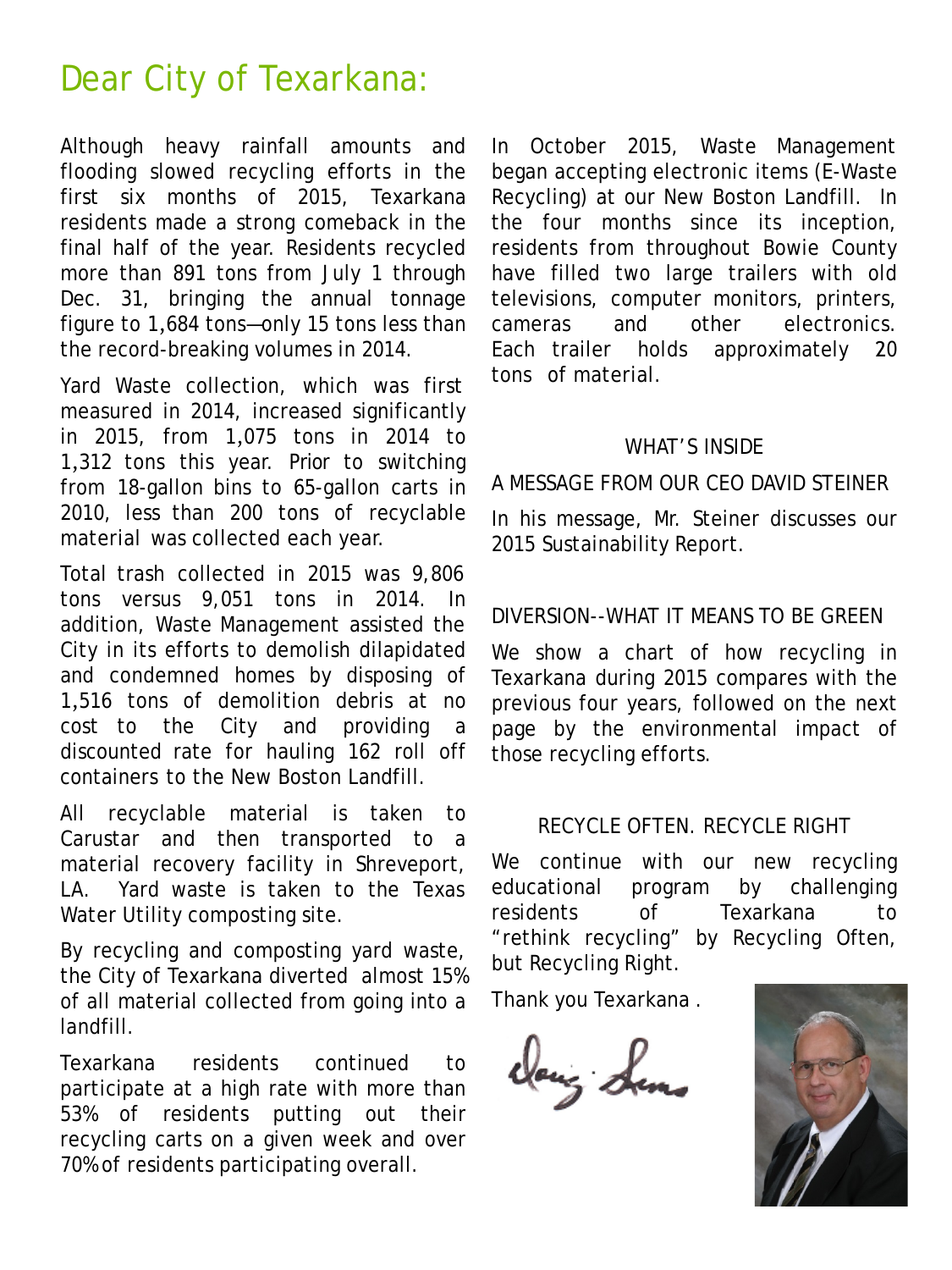#### MESSAGE FROM OUR CEO



Our 2014 Sustainability Report was titled "Creating a Circular Economy." For this 2015 update, I'll talk more about what that means.

For the past six years, our sustainability reports have analyzed our revenue according to two categories: "green" and "traditional" business. Our traditional collection and handling services take waste materials from households and businesses and safely isolate them in highly-engineered, permitted disposal sites. For more than a decade, we've worked to expand our base of "greener" service offerings such as recycling, capturing

landfill gas for use as lowcarbon electricity or fuel, and consulting with our customers on waste reduction, so they can create less waste in the first place.

We have maintained recycling at 17 percent of revenue while managing 15 million tons of material. It's important to note that, although national recycling rates are slightly down, we were able to counterbalance this trend by offering our services to the utility industry, converting coal ash into a feedstock for cement and other encapsulated uses. This beneficial use of residual material resulting from coal combustion was classified as "recycling" by U.S. EPA in December 2014, and we have adopted their definition in our classifications. This is an important line of business for Waste Management, and a form of recycling that has been embraced by U.S. EPA, our customers and the environmental community alike, because it is safe, protective of the environment and conserves natural resources.

We have been encouraged by a 50 percent increase in revenues attributable



to our innovative service lines, such as our sustainability consulting business, new ventures like landfillgas-to-fuel plants, and treatment services for the energy production sector. We continue to work with customers on the cutting edge of waste reduction and transformation. To learn more, visit [www.wm.com/](https://www.wm.com/sustainability-services/index.jsp) [sustainability](https://www.wm.com/sustainability-services/index.jsp)[services/index.jsp](https://www.wm.com/sustainability-services/index.jsp).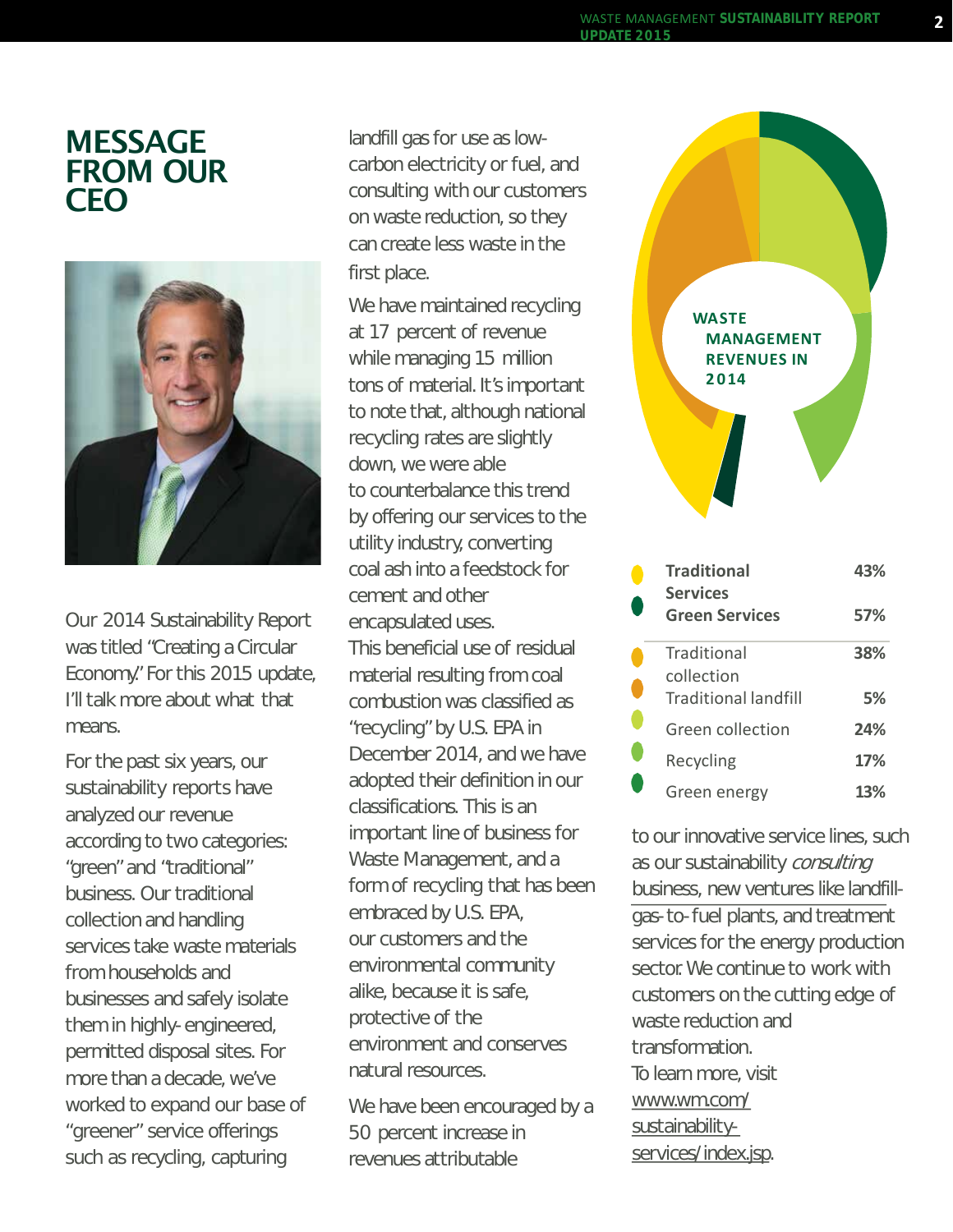## Diversion Over the Years

The following charts shows diversion in Texarkana for the past five years. Each ton of recyclables has measureable positive impact, as can be seen on the next page. Yard Waste diversion was not measured until 2014.



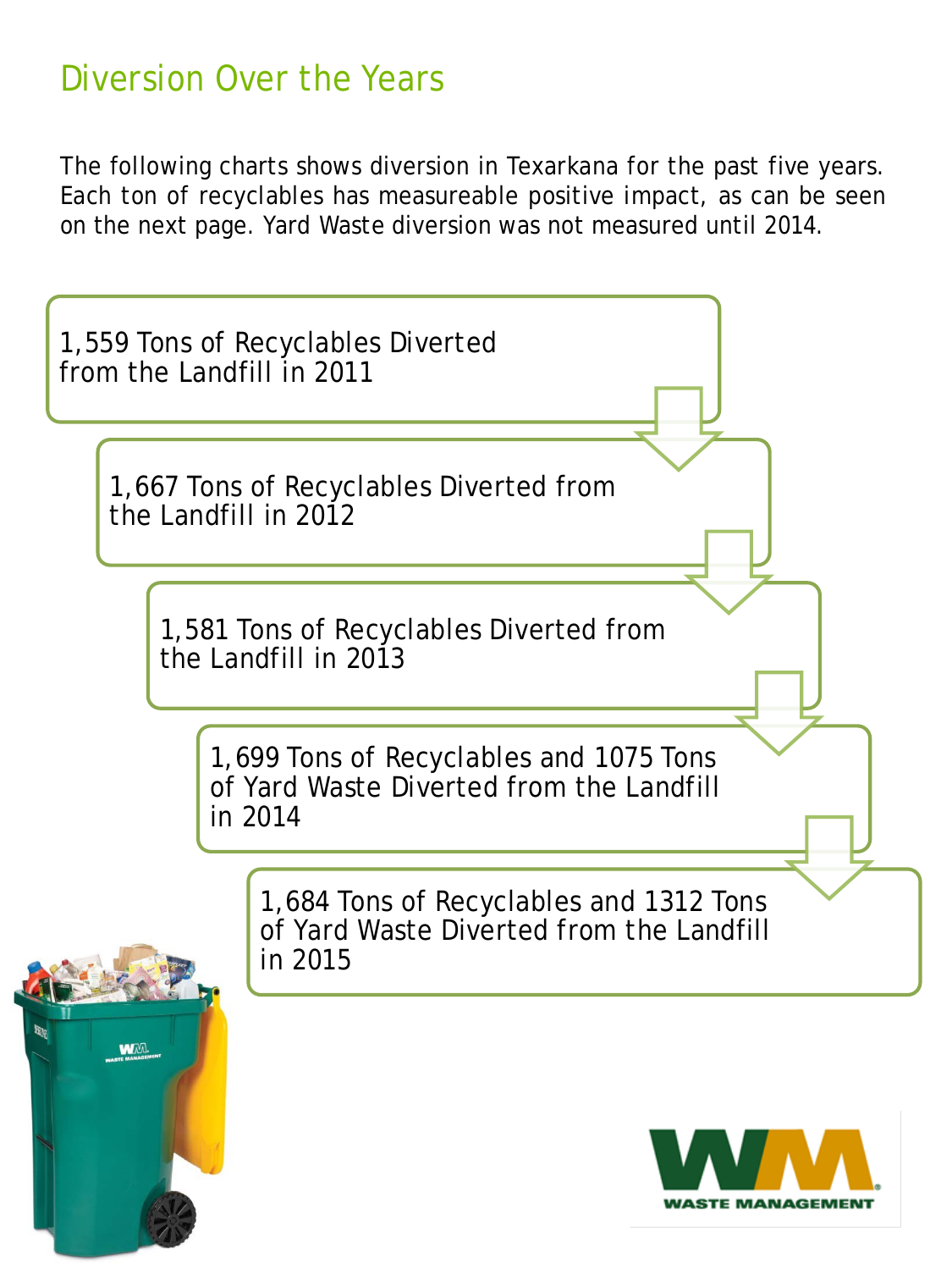## What It Means to Think Green

In 2015, Texarkana residents diverted 1684 tons of recyclables and 1312 tons of yard waste from the landfill, which is equal to 4,215 metric tons of carbon dioxide  $(CO<sub>2</sub>)$  equivalent, or...



conserving **474,288 gallons of gasoline**



growing **108,077 tree seedlings for 10 years**





annual emissions from

## **887 cars off**

**the road**



Saving  $CO<sub>2</sub>$  emissions from **385 homes' energy use for one year**

> *As calculated by the US EPA WARM Model*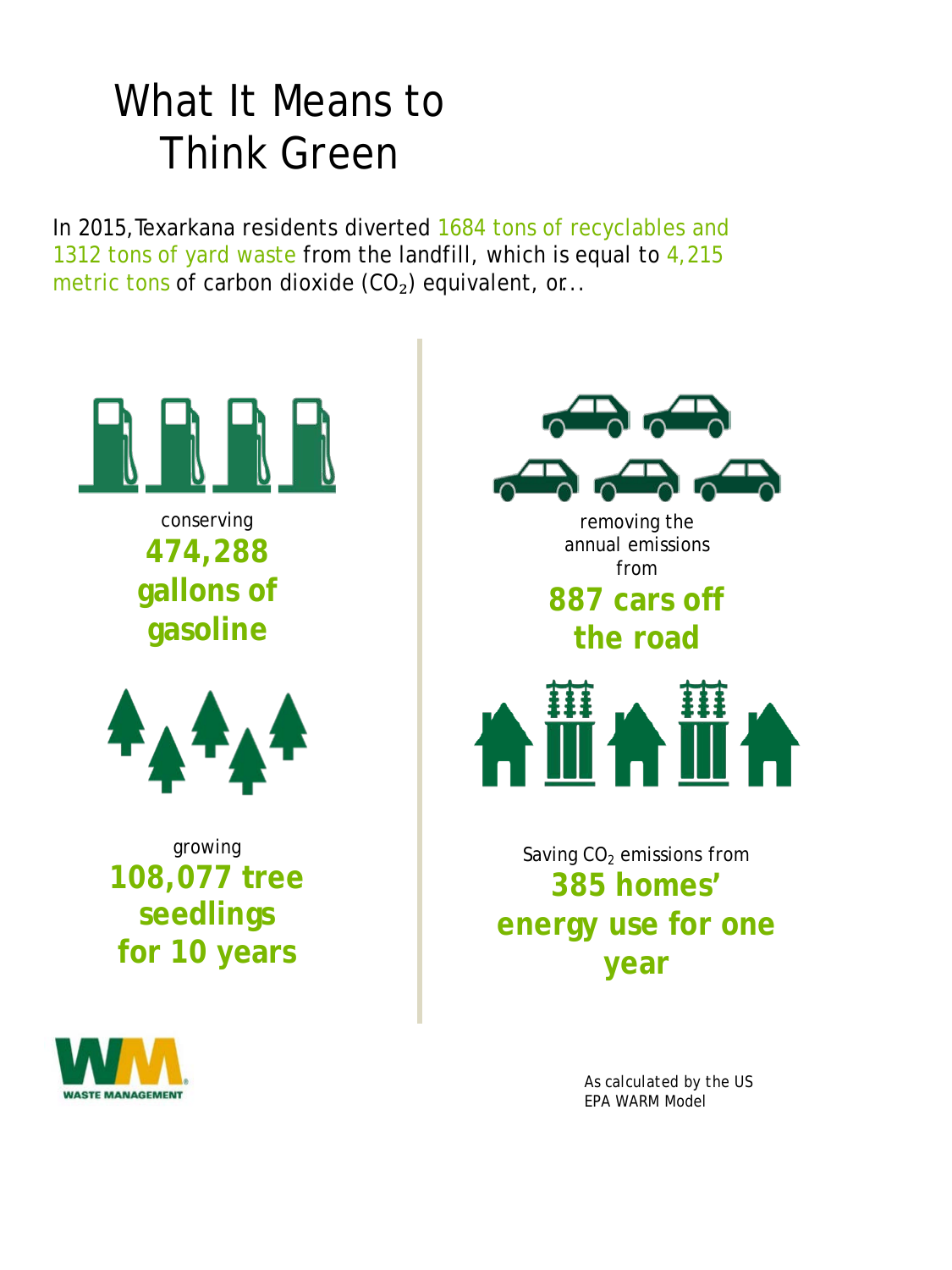



## Recycle Often. Recycle Right. SM

#### A targeted approach to reducing contamination in the CITY OF TEXARKANA

As recycling programs have grown and flourished across the country, we have all learned the value of convenience in driving increased participation. Single stream programs increase recycling volumes, resulting in higher diversion from local landfills. At the same time this also often increases contamination rates. The waste stream has been changing as lightweight, convenient alternatives to replace tin, aluminum, and glass contribute to increased consumer confusion. When in doubt, over 26 percent of consumers put it in the recycling bin anyway, leaving us with things like **plastic bags**, garden hoses and propane tanks to sort through at the recycling facility. These factors are leading the industry to experience all-time high contamination rates between 14 to 40 percent which in turn lead to increased safety risks for recycling staff, increased litter and unsightly overflowing carts in our communities. Simply put, recycling "right" can be confusing. We want to work with you to help clear up this confusion for your residents.

#### Maybe it's time to rethink recycling.

Make the promise. Doing just these three things will make a huge difference.







Waste Management has developed Recycle Often. Recycle Right.<sup>SM</sup> (RORR) to help address the contamination challenge. RORR is a research-based education and outreach program that's flexible, adaptable and customizable. Its goal is to help improve your recycling rates and decrease contamination/residual. The campaign uses customer survey research to identify key areas of confusion and then promote three simple recycling behaviors that can have a big impact on the success of recycling in your community.

We're ready to implement, and in your city we have already started implementing a RORR campaign. The campaign includes a wide variety of turnkey tools ranging from a convenient website [\(www.RecycleOftenRecycleRight.com\)](http://www.recycleoftenrecycleright.com/) with basic recycling info for all residents, to traditional public education like bill inserts, newsletter articles and posters, to a comprehensive tagging and enforcement strategy. While the general education tools, like the website and bill inserts, target between 70- 80 percent of the population interested in learning more, the tagging strategy will identify and address the remaining 20 percent of habitual offenders. By using this one of a kind, behavior change campaign that focuses on targeted education, your community can maximize the value of your education and outreach investment, while leveraging a nationally promoted campaign.

Waste Management is very excited to work with Texarkana officials and residents to bring this innovative education and outreach program to your city. By working together, we have the opportunity to build upon Texarkana's successful recycling program, help meet environmental goals and will enhance the city's reputation as a municipal leader in recycling.

The next step is to work together to move the needle, explore how we collaborate to increase recycling participation and reduce contamination in Texarkana. We look forward to sharing our targeted pilots and results with you in the upcoming months.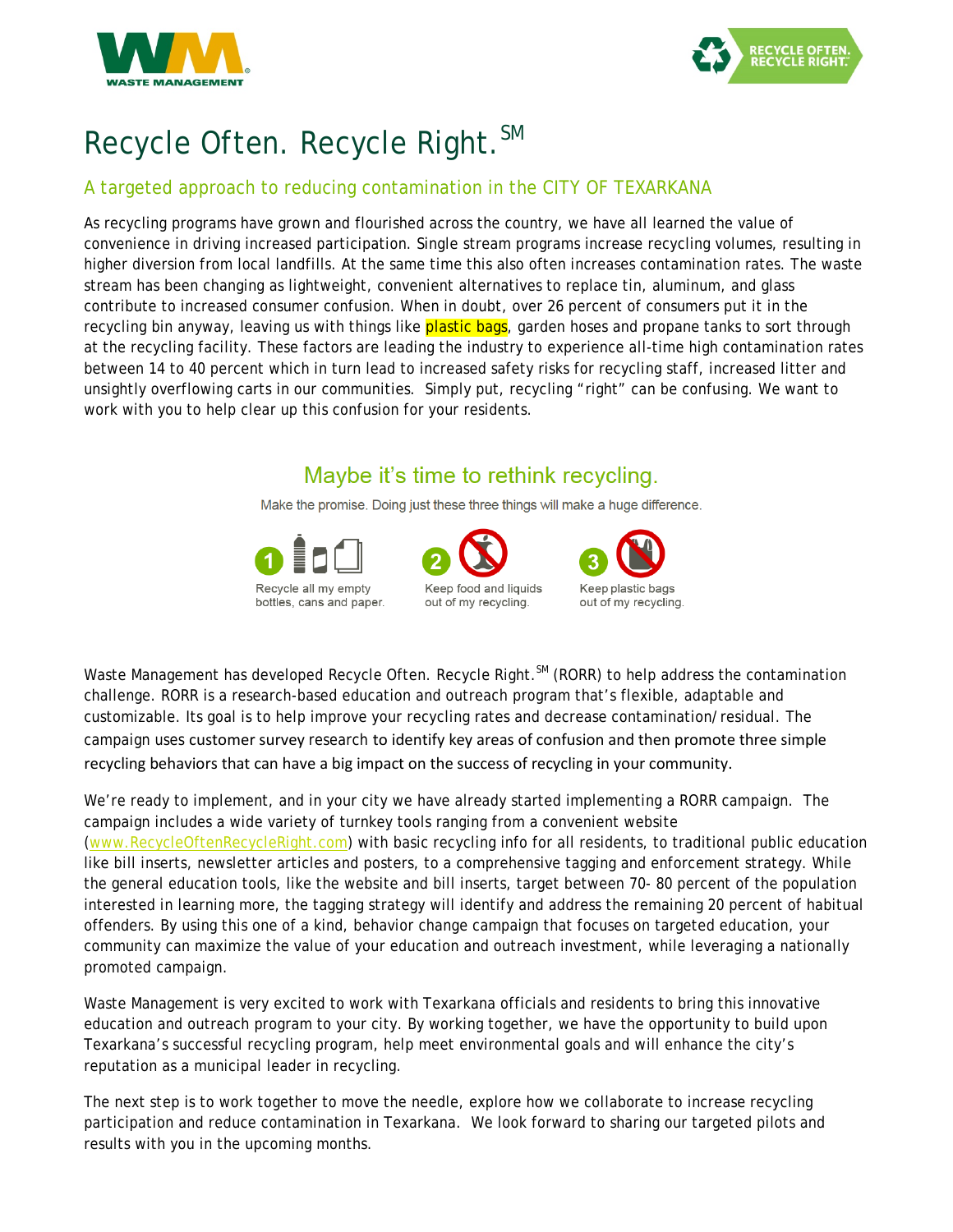

## **Thanksforrecyclingright!**

RECYCLE OFTEN. **RECYCLE RIGHT.** 

You've heard it before – Recycle Often. Recycle Right.<sup>sm</sup> When it comes to recycling, each action can make a big difference for our environment. We need the right things ending up in the bin to keep the recycling process going.

So remember, some recycling actions make a bigger impact than others. These are the rules to recycling right:



**Recycle all empty plastic bottles, cans and paper.**



**Keep foods and liquids outof therecycling.**



**Keepplasticbags outof therecycling.**

These three steps may seem like small acts in themselves, but they have a big impact on getting the right things in the recycling bin.

#### Here's a quiz to test your recycling knowledge.

**The following items ended up at the recycling plant. Which of these items does NOT belong there?**





#### **Garden Hose Polystyrene Foam Garden Pots Car Parts**







## **THINK GREEN®**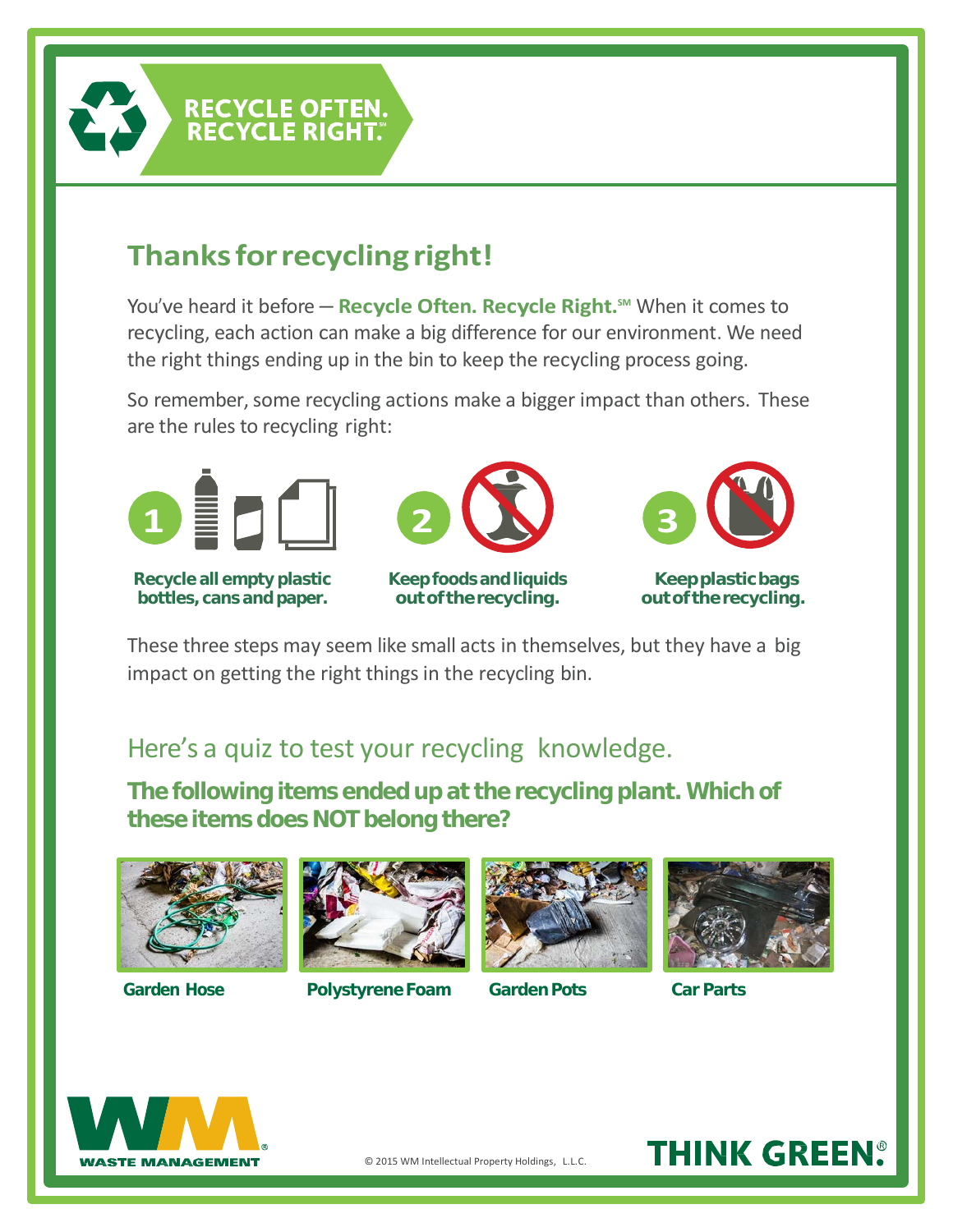

#### Answer: **All these items do NOT belong in your recycling cart.**



- **•** Garden hoses, rope, leashes, wire and string should never go in the recycle bin. Ensure they only go in the trash.
- **•** Polystyrene foam isn't recyclable at the curbside either. Check for local take-back programs.
- **•** Plastic garden pots don't belong in the recycling bin. Look for local reuse or recycling options first before putting them in the garbage.
- **•** Metal waste things like automotive car parts, canisters and propane cylinders, lawn mowers, and microwaves – cause damage and are safety hazards if put in the recycling bin. Check locally for collection or donation options.

#### **Follow these three simple rules when recycling:**



**Recycle all empty plastic Keep foods and liquids Keep plastic bags bottles, cans and paper. out of the recycling. out of the recycling.**





#### **For more tips on how to recycle right, visit RecycleOftenRecycleRight.com.**



© 2015 WM Intellectual Property Holdings, L.L.C.

**THINK GREEN**.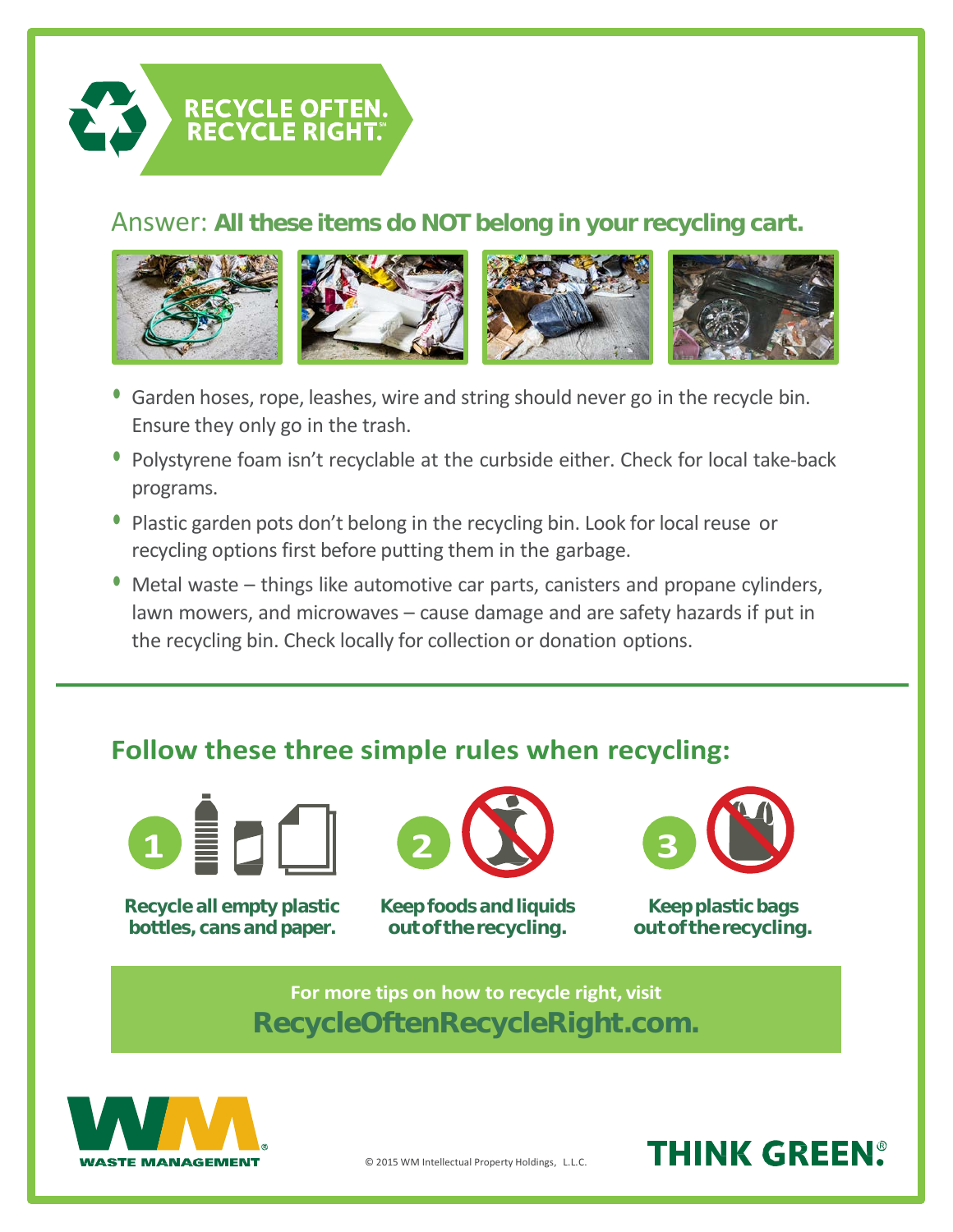#### **ELECTRONICS RECYCLING DROP-OFF**

Get rid of your electronics the responsible way



**WHERE:** New Boston Landfill 1030 Hwy 82 West New Boston, TX 75570

**WHEN:** Monday-Friday: 8 AM- 4:30 PM Saturday: 8 AM to Noon

#### **WE CAN ACCEPT**

- Computers- CPUs
- Computer monitors
- Computer peripherals
- **Printers**
- Fax machines
- Keyboards
- **Photocopiers**
- Televisions & VCRS
- Microwaves
- Stereos
- Home & office phones
- Cell phones
- Consumer electronics

#### **WE CAN NOT ACCEPT**

- Smoke alarms & detectors Non-decontaminated
- Thermometers
- Dehumidifiers
- Large appliances (refrigerators, etc.)
- medical equipment